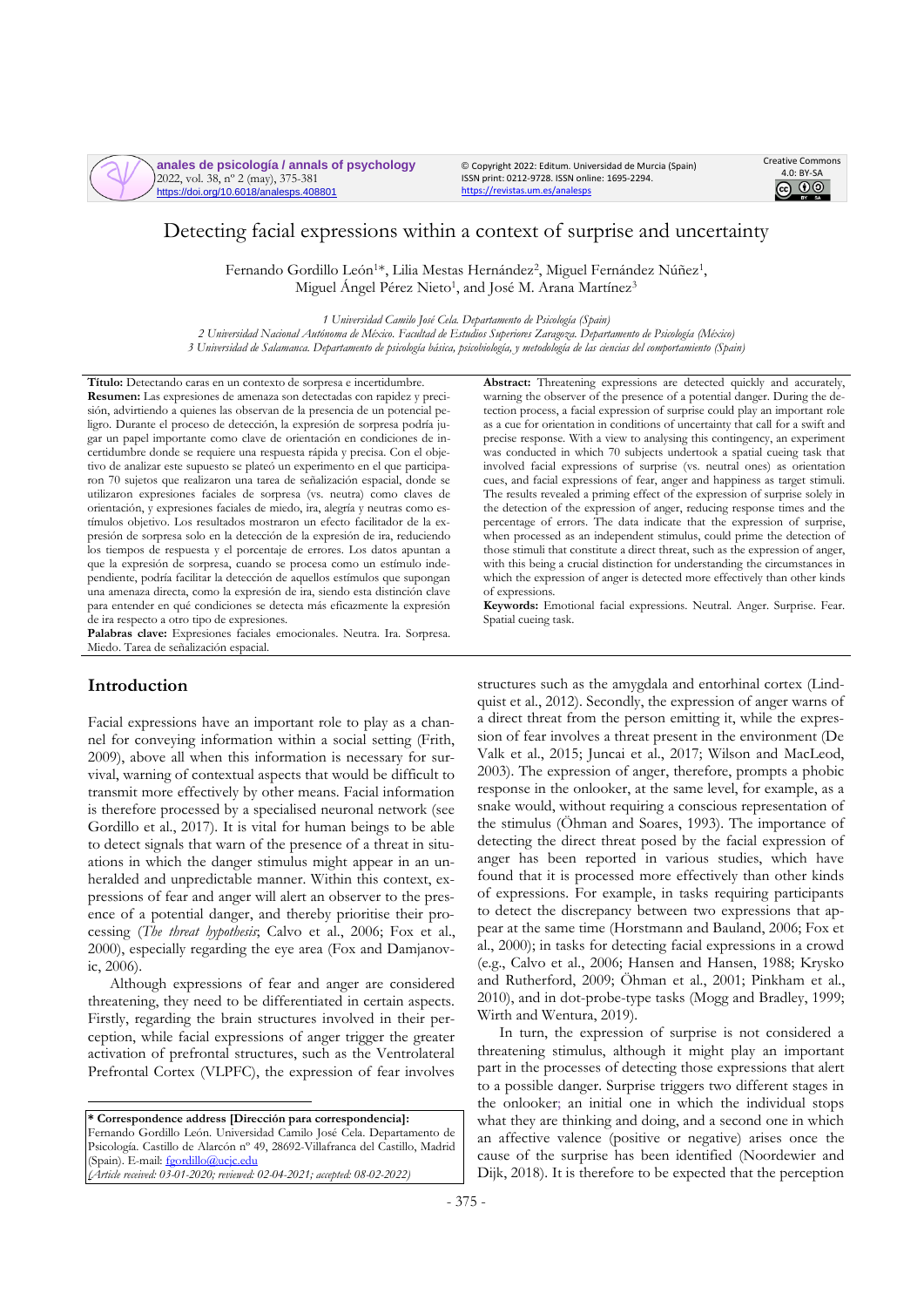of an expression of surprise will lead to an initial hiatus in the onlooker, followed by the search for the stimulus that has triggered that emotion. Some studies have found that the expression of surprise has a priming effect on the identification of the expression of fear, which is not the case with other kinds of emotions (Gordillo et al., 2018, 2019). These findings are explained by the similarities in the muscle movements that constitute the expressions of surprise and fear, which are facilitating the priming effect (Gordillo et al., 2018, 2019), and which were explained in theory by the assumption that surprise and fear (as well as disgust and anger) are part of the same emotional category (Jack et al., 2014, 2016). Nevertheless, what effect will the expression of surprise have as an orientation cue on the detection of threatening facial expressions?

To answer this question, and as mentioned earlier, we need to remember that the expression of anger alerts to a direct threat originating in the actual individual producing the expression, while the expression of fear warns of a potential danger in the environment. Therefore, in a situation in which an individual is preactivated to a certain level (prior presentation of an expression of surprise), priority will be given to the detection of the stimulus that determines the more direct threat (expression of anger). Along these lines, certain studies report that the threat levels perceived in the expressions of anger and fear are modulated by the direction of the gaze, increasing in the expression of anger when the eyes focus on the onlooker, and doing the same in the expression of fear when they do not focus on (avoid) the onlooker (indicating the location of the possible danger in the environment) (Ewbank et al., 2009; O'Haire, 2011).

The spatial cueing task (Posner and Peterson, 1990) allows simulating a situation of surprise and uncertainty in which this assumption can be verified. Different studies have used these kinds of tasks to explore the effects of facial expressions as orientation cues. They have found that they reduce or increase the response times (RTs) of valid and invalid trials, respectively (Sawada and Sato, 2015). Other studies have found that the emotional facial expression as orientation cue caused changes in certain brainwaves that could be reflecting the neurocognitive sensitivity of facial expressions in these kinds of tasks, without finding behavioural differences according to the type of emotion (Denefrio et al., 2017).

Nevertheless, no studies have thus far been conducted using this paradigm on the role of surprise as an orientation cue in the detection of emotional facial expressions. In this study proposal, the orientation cue (facial expression of surprise vs. a neutral one), could appear in the same position (valid trial) or in the opposite one (invalid trial), regarding the target stimulus (facial expressions of happiness, fear, anger, and neutral). This might prompt a situation of surprise (Cue-Surprise) with a degree of uncertainty (50% valid trials), with the aim of studying the process of attentional capture and release regarding the type of facial expression used as target stimuli, thereby simulating a natural situation in which an effective response (swift and without errors) would be adaptive. In this case, the loss is expected of the priming effect of the expression of surprise over the detection of the expression of fear reported in studies by Gordillo et al. (2018, 2019), inasmuch as the expression of surprise would be processed as a different stimulus to the one of fear (it does not appear prior or consecutively to the target stimulus, but instead as an orientation cue, 200 ms before), with its orientation function prevailing. Surprise could be increasing the levels of activation prior to the detection process, with this increase, as certain scholars report, enough to yet further prioritise the selection of threatening stimuli (Lee et al., 2014; Mather and Sutherland, 2011). In this case, the expression of anger regarding all the others, because it would in itself be a direct and threatening stimulus (the person with a facial expression of anger is the actual threat). The use of surprise as orientation cue would be consistent with the approaches that point to a certain overlap between the emotion of surprise and the orientation response (Davidson et al., 2000; Öhman and Wiens, 2003).

The research aim here will therefore be to analyse the effect of the expression of surprise as orientation cue in a Posner task, where the target expressions are ones of fear, anger, happiness, and neutral. The following hypothesis is formulated: *the expression of surprise as orientation cue will facilitate the detection of the expression of anger (shorter RTs and a lower PE) more than those of fear, happiness, and neutral.*

# **Method**

#### **Participants**

The research involved a sample of 70 students studying for a degree in Psychology at the Camilo José Cela University (Madrid, Spain), aged between 18 and 29 (*M* = 21.30, *SD*  $= 2.80$ ), with 70% females. All the participants signed an informed consent form before carrying out the task.

#### **Instruments**

The task was prepared using E-prime 2.0 software (Schneider et al., 2002), involving 40 standard expressions of surprise, fear, anger, happiness and neutral, captured from eight models (four females and four males; 06F, 08F, 09F, 19F, 21M, 22M, 28M, 29M), taken from the *NimStim Face Stimulus Set* database (Tottenham et al., 2009).

## **Procedure**

The participants were placed in front of a 15" screen with a resolution of 96 x 96 ppp at a distance of approximately 50 cm. They undertook the Posner spatial cueing task on an individual basis, taking an average time of 15 minutes to do so. The computer screen displayed the task's instructions. Before starting, the participants performed 30 practice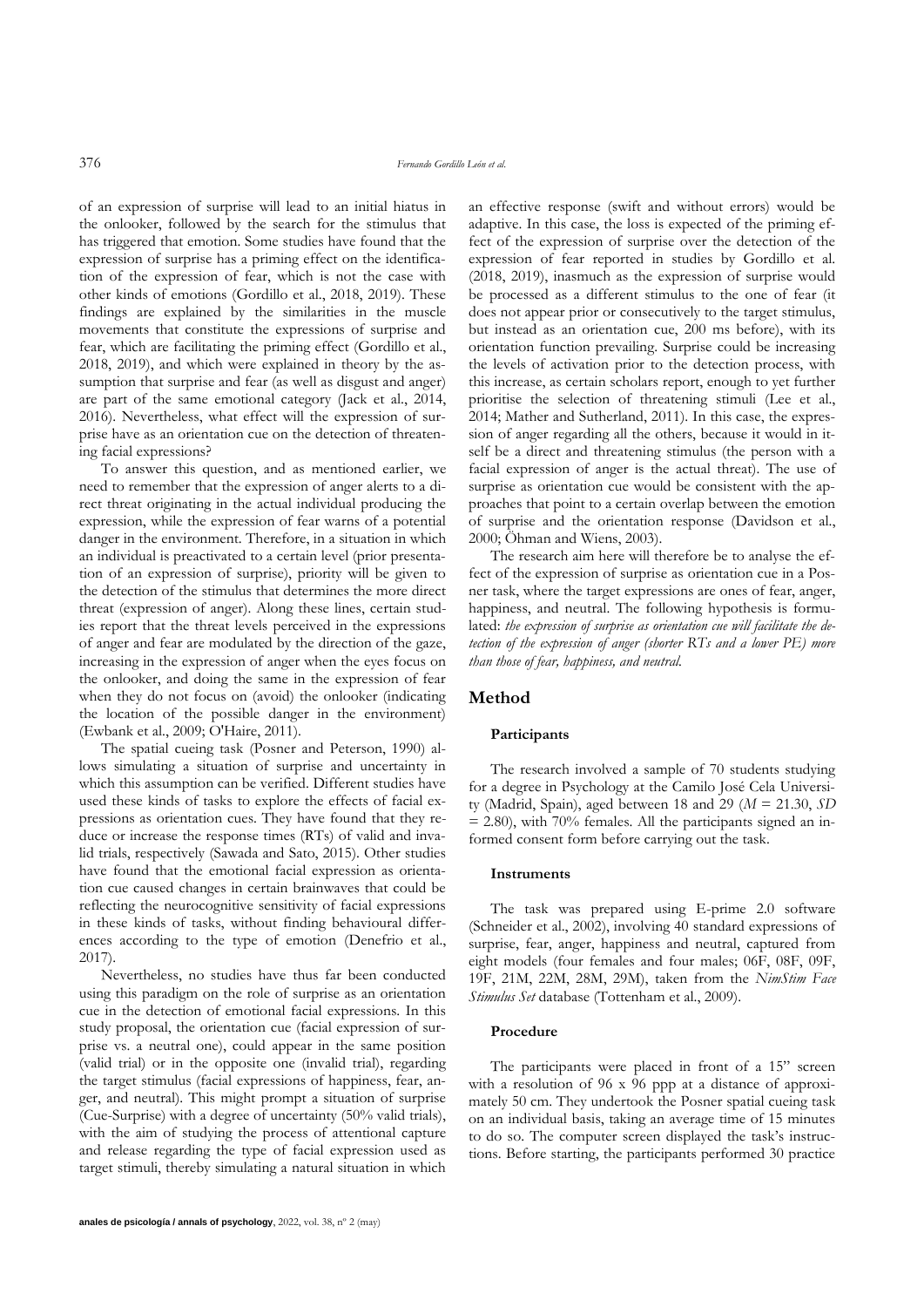or trial tests. Upon completion, they were thanked for taking part.

#### **Task**

The task began with the display of a point in the middle of the screen with an empty box on each side, appearing for a time that ranged between 750 and 1000 ms. This was followed by the orientation cue, which could be a facial expression of surprise or a neutral one, in the box on the right or on the left, which remained on screen for 50 ms. The next step displayed a screen with two empty boxes for 150 ms. Finally, the target stimulus appeared (facial expression of fear, happiness, sadness, or neutral), which could occupy the same position as the orientation cue (valid cue) or the opposite one (invalid cue). The final screen continued to be displayed until the subjects responded by pressing the "S" key as quickly as possible when the face appeared on the lefthand side, and the "L" key when it did so on the right-hand side, regardless of the type of facial expression. The task consisted of 256 tests, in which each Cue-Target was displayed 32 times, with a 150 ms gap between stimuli, and a stimulus-onset asynchrony (SOA) time of 200 ms. The orientation cues used were peripheral and non-predictive (50% valid - 50% invalid), with the aim being to measure the effects of the exogenous or involuntary attentional orientation prompted by the nature of the stimuli (see Figure 1).

#### **Figure 1**

*Example of the task, with valid and invalid Cue-Position for a Cue-Content of surprise and a Target Stimulus of anger.*



### **Data analysis**

A repeated measures ANOVA was performed, with three independent variables (Cue-Position, Cue-Content, and Target Stimulus). The analyses focused on the results obtained for RTs and PE: 2 (Cue-Position: valid, invalid) x 2 (Cue-Content: neutral facial expression or one of surprise) x 4 (Target Stimulus: facial expressions of fear, anger, happiness, and neutral).

# **Results**

### **Response times**

The Cue-Position factor recorded a significant effect  $(F_{(1,69)} = 63.17, p \le .0001, \eta p^2 = .48, P = 1.00; M_{\text{Valid cue}} =$ 305.15, *SE* = 16.84; *M*Invalid cue =365.86, *SE* = 19.52), but not

so Cue-Content ( $F_{(1,69)} = 0.01$ ,  $p = .938$ ,  $\eta p^2 = 0.00$ ,  $P = .05$ ), or Target Stimulus ( $F_{(3, 207)} = 0.17$ ,  $p = .915$ ,  $\eta p^2 = 0.00$ ,  $P =$ .08). No significant effects were recorded either for the interaction between Cue-Position and Target Stimulus (*F*(3, 207)  $= 0.81, p = .489, \eta p^2 = 0.01, P = .22$ . There were, however, significant effects for the interaction between Cue-Position and Cue-Content ( $F_{(1, 69)} = 5.14$ ,  $p = .026$ ,  $\eta p^2 = 0.07$ ,  $P =$ .61), as well as between Cue-Content and Target Stimulus  $(F_{(3, 207)} = 4.12, p = .007, \eta p^2 = 0.06, P = 0.85)$ , and between Cue-Position, Cue-Content, and Target Stimulus ( $F_{(3, 207)}$  = 5.12,  $p = .002$ ,  $\eta p^2 = 0.07$ ,  $P = .92$ ).

As regards the interaction between Cue-Position and Cue-Content, the Bonferroni analysis revealed that when the Cue-Position was valid, RTs were shorter with a neutral Cue-Content (vs. surprise)  $(M_{(i-j)} = -10.05, SE = 4.79, p = .040,$ 95% CI [0.49, 19.61]). In turn, the interaction between Cue-Content and Target Stimulus recorded shorter RTs in the de-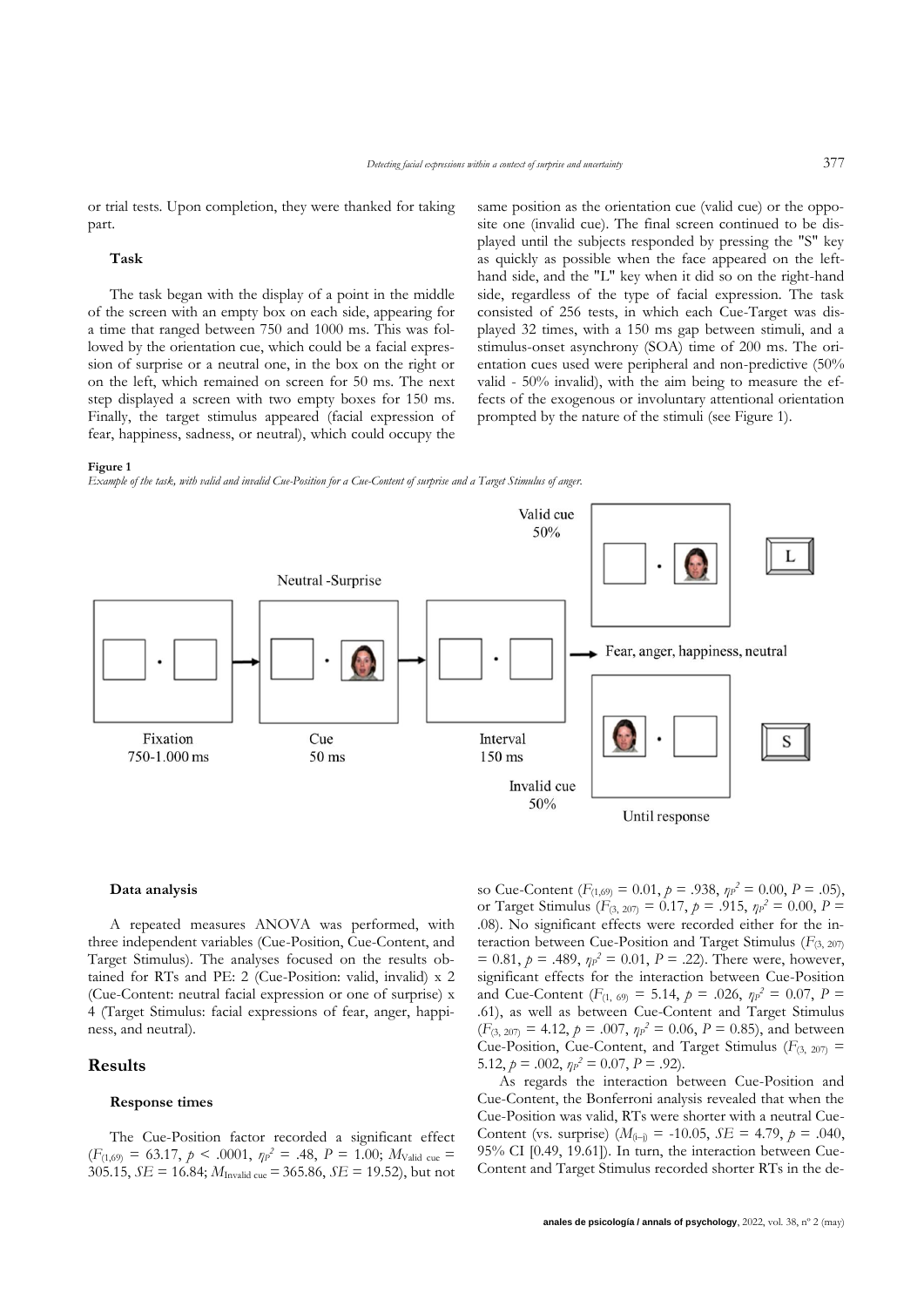tection of the expression of anger when the Cue-Content was an expression of surprise (vs. neutral)  $(M_{(i-j)} = -21.73)$ , SE = 6.86, *p* = .002, 95% CI [8.05, 35.40]). Furthermore, when the Cue-Content was a neutral expression, the expression of anger took longer to detect than that of fear  $(M_{(i-j)} =$ 16.74, SE = 7.30,  $p = .025$ , 95% CI [2.18, 31.31]) and the neutral one ( $M_{(i-j)} = 16.76$ ,  $SE = 6.95$ ,  $p = .019$ ,  $95\%$  CI [2.90, 30.61]). By contrast, when the Cue-Content was an expression of surprise, the expression of anger was detected faster than that of fear  $(M(i-j) = -15.51, SE = 7.35, p = .038,$ 95% CI [-30.17, -0.86]) (see Figure 2).

#### **Figure 2**

*Differences between the levels of Cue-Content (CC: neutral, surprise) in relation to the type of Target Stimulus (fear, anger, happiness, and neutral). \*p < .05, \*\*p < .01.*



As regards the interaction between Cue-Position, Cue-Content, and Target Stimulus, the Bonferroni analysis revealed that when the Cue-Position was valid and the Target Stimulus was an expression of anger, RTs were shorter with a Cue-Content of surprise (vs. neutral)  $(M_{(i-j)} = -52.17, SE =$ 8.41, *p* < .0001, 95% CI [-35.40, 68.94]). Moreover, when the Cue-Position was valid and the Cue-Content was a neutral facial expression, longer RTs were recorded in the detection of the expression of anger compared to the expressions of fear  $(M_{(i-j)} = 35.48, SE = 8.41, p < .0001, 95\% \text{ CI}$  [18.71, 52.26]), happiness  $(M_{(i-j)} = 29.33, SE = 8.43, p = .001, 95\%$ CI [12.51, 46.15]), and neutral ones  $(M_{(i-j)} = 33.29, SE =$ 9.01, *p* < .0001, 95% CI [15.32, 51.25]). Likewise, when the Cue-Position was valid and the Cue-Content was an expression of surprise, the expression of anger was detected faster than those of fear  $(M_{(i-1)} = -29.00, \, SE = 9.90, \, p = .005, \, 95\%$ CI [-48.74, -9.26]), happiness ( $M_{(i-i)} = -17.93$ ,  $SE = 6.43$ ,  $p =$ .007, 95% CI [-30.75, -5.10]), and neutral ones  $(M_{(i-j)} = -1)$ 23.46, *SE* = 6.13, *p* < .0001, 95% CI [-35.68, -11.23]). Finally, the differences between the levels of Cue-Position (valid, invalid) were significant in the cross tabulation of all levels of the variables Cue-Content and Target Stimulus  $(M_{(i-1)})$  > -58.11, *SE* > 9.30, *p* < .0001) (see Figure 3).

**Figure 3**

*Differences in RT for the interaction between the factors Cue-Content (CC: neutral, surprise), Cue Position (CP: valid, invalid), and Target Stimulus (fear, anger, happiness, and neutral). \*p < .01., \*\*p < .0001.*



 $\equiv CC$  Neutral  $CC$ \_Surprise

### **Percentage of errors**

The Cue-Position factor had a significant effect ( $F_{(1,69)}$  = 26.50,  $p < .0001$ ,  $\eta p^2 = .28$ ,  $P = 1.00$ ;  $M_{\text{Valid cue}} = 29.09$ ,  $SE =$ 2.89; *M*Invalid cue = 41.27, *SE* = 2.22), as did the Target Stimulus ( $F_{(3, 207)} = 3.13$ ,  $p = .027$ ,  $\eta p^2 = 0.04$ ,  $P = .72$ ), but not that of Cue-Content ( $F_{(1,69)} = .65$ ,  $p = .424$ ,  $np^2 = 0.01$ ,  $P = .13$ ). No significant effects were recorded either for the interaction between Cue-Position and Cue-Content ( $F_{(1, 69)} = 0.57$ , *p*  $= .452, \eta p^2 = 0.01, P = .12$ ; between Cue-Position and Target Stimulus ( $F_{(3, 207)} = 1.12$ ,  $p = .341$ ,  $np^2 = 0.02$ ,  $P = .30$ ); or between Cue-Content and Target Stimulus ( $F_{(3, 207)} = 1.27$ , *p*  $= .285$ ,  $\eta P^2 = 0.02$ ,  $P = .34$ ). Nevertheless, significant effects were recorded for the interaction between Cue-Position, Cue-Content, and Target Stimulus ( $F_{(3, 207)} = 3.89$ ,  $p = .010$ ,  $\eta$ <sup>2</sup> = 0.05, *P* = .82). The Bonferroni analysis revealed differences between the levels of the variable Target Stimulus, with a lower PE in the expression of anger compared to that of fear (*M*(i–j) = -2,77, *SE* = 0.93, *p* = .024, 95% CI [-5.30, - 0.24]). In turn, the third-order interaction recorded a lower PE in the detection of the expression of anger with valid tests when the Cue-Content was an expression of surprise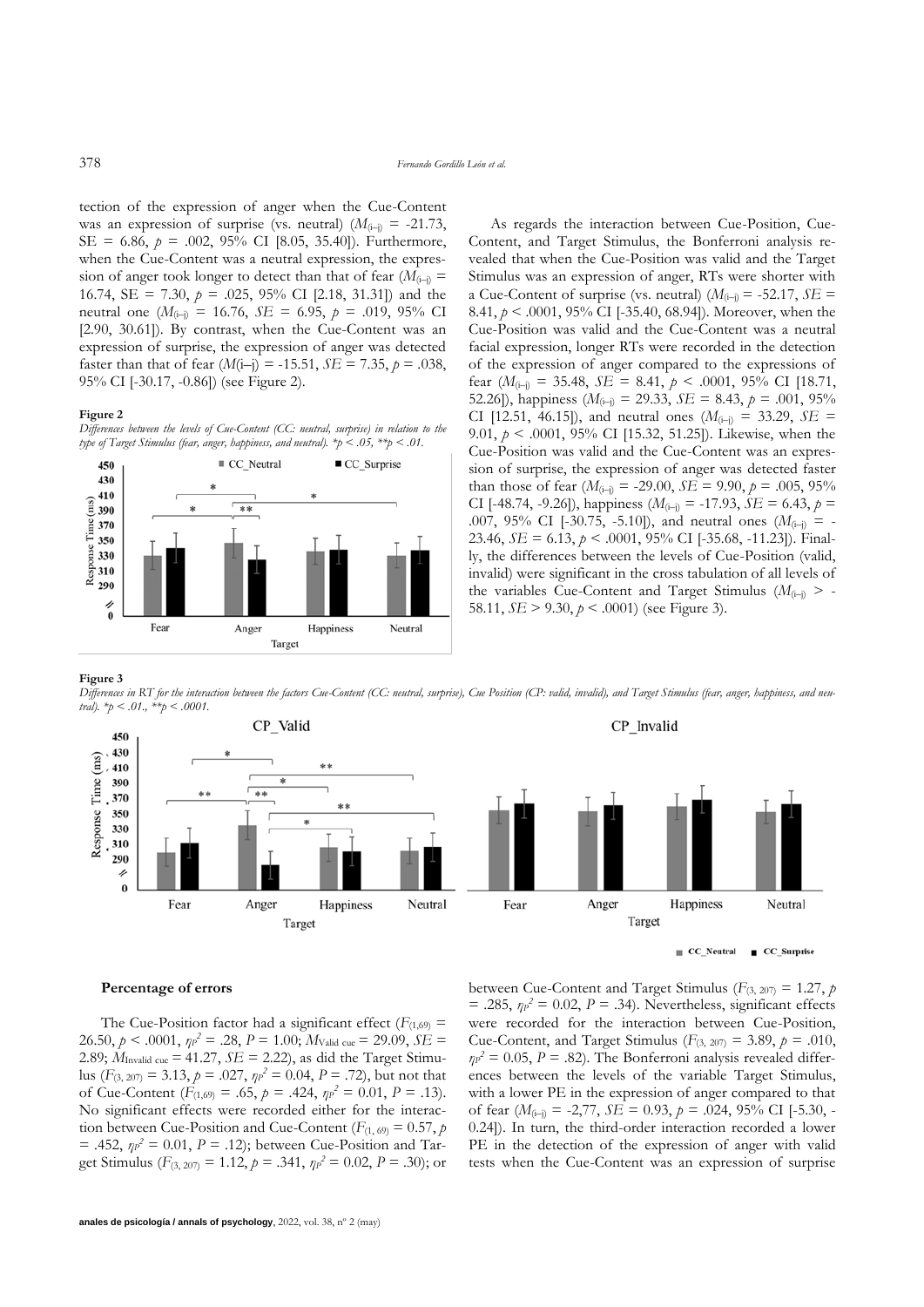(vs. neutral) (*M*(i–j) = -5.18, *SE* = 1.90, *p* = .008, 95% CI [1.40, 8.96]). Furthermore, when the Cue-Position was valid and the Cue-Content was neutral, there was a higher PE in the detection of the expression of anger compared to the expressions of fear  $(M_{(i-j)} = 6.96, SE = 1.73, p \le .0001, 95\%$ CI [3.52, 10.41]), happiness ( $M_{(i-j)} = 5.36$ ,  $SE = 1.69$ ,  $p =$ .002, [1.99, 8.73]), and neutral ( $M_{(i-j)} = 7.05$ ,  $SE = 1.65$ ,  $p <$ .0001, 95% CI [3.77, 10.34]) (see Figure 4).

#### **Figure 4**

*Differences in Error rate for the interaction between the factors Cue-Content (CC: neutral, surprise), Cue Position (CP: valid, invalid) and Target Stimulus (fear, anger, happiness, and neutral*).  $*_p < .05$ ,  $**_p < .01$ .,  $***_p < .0001$ .



# **Discussion and conclusions**

The aim of this research was to study the effect of surprise as an orientation cue in a spatial cueing task involving the detection of facial expressions of fear, anger, happiness and neutral. The results ratify the hypothesis in the condition of valid trials, where surprise as the orientation cue (vs. neutral), benefits solely the Target Stimulus of anger (shortening RTs and reducing PE (Figures 3 and 4). These data are consistent with those recorded in studies that have used different paradigms in which the facial expression of anger is more readily detected than other kinds of facial expressions (Hansen and Hansen, 1988; Horstmann and Bauland, 2006; Calvo et al., 2006; Fox et al., 2000; Mogg and Bradley, 1999; Öhman et al., 2001). Nonetheless, the results contrast with those reported by Gordillo et al. (2018, 2019), where surprise benefits the detection of the expression of fear over anger and happiness when it is presented just before the facial expressions used as Target Stimulus. These results are explained by the priming effect, although in this study the expression of surprise plays the part of orientation cue, partly losing the priming effect on the expression of fear, and more readily priming the detection of the expression of anger.

These results can be explained by the pre-activation effect of the expression of surprise, which has prioritised the detection of stimuli that pose a direct threat, such as expressions of anger, over positive ones (expression of happiness), neutral ones, or threatening signs in the environment (expression of fear). In turn, the results show that the neutral Cue-Content condition is detected less effectively than that of anger (slower RT and higher PE) regarding all the other facial expressions (see Figures 3 and 4), which could indicate

a negative effect of the level of activation prompted by the expression of anger when it is not modulated beforehand by the expression of surprise. In other words, the expression of surprise could act as a mechanism for controlling the response, stopping the over-activation prompted in the onlooker by the presence of an expression that requires a rapid response, such as anger, from impairing the response's speed and accuracy. The greater activation of the expression of anger compared to other threatening expressions such as fear could be explained by the differences in its adaptive function. The expression of anger alerts to a social threat that requires avoiding habituation to continue focusing on social signs of anger. Nevertheless, the expression of fear warns of dangers in the environment, whereby becoming habituated to the stimulus would allow focusing on the environment in search of potential dangers (Stoyanova et al., 2007).

These results enable us to delve further into the role of surprise compared to all the other emotions. Recent studies have questioned the existence of six primary emotions, reducing them to four, whereby surprise-fear, and disgustanger are part of the same emotional dimension (Jack et al., 2014, 2016). Accordingly, when the relationship of continuity between surprise and fear is lost, this will also mean losing the priming effect. In other words, when the expression of surprise is processed as a different stimulus to one of fear, it would act as a warning system for preparing to face a possible threat, and that is when the expression of anger is the stimulus that would more effectively marshal attentional resources, as it constitutes a direct threat.

The studies by Calvo et al. (2006) have shown that threatening expressions require fewer attentional resources for their identification, thereby benefitting from shorter de-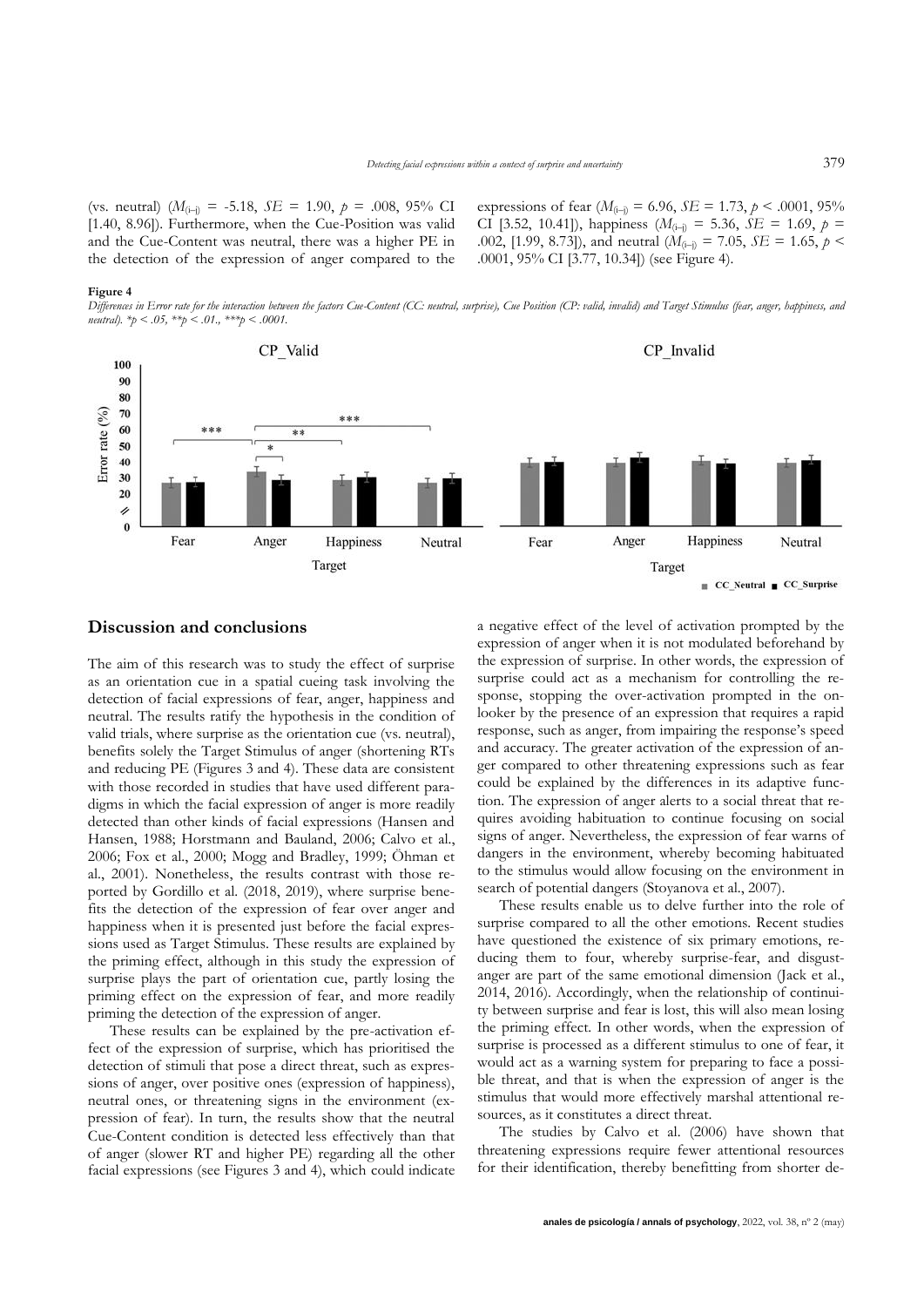tection times (Efficiency hypothesis). The results obtained here indicate that the expression of surprise, on a prior basis and as orientation cue, could yet further prioritise the detection of the expression of anger over other kinds of threatening expressions such as fear, provided it is processed as an independent stimulus.

Recent studies using facial expressions as orientation cues in spatial cueing tasks have reported that they accelerate the capture process and prolong attentional detachment (Sawada and Sato, 2015). This effect has even been recorded in children, with swifter responses in valid trials with a threatening expression compared to one of happiness (Nakagawa and Sukigara, 2019). Other cases reveal changes in the size of brainwaves that might be reflecting the neurocognitive sensitivity of the emotional content of facial expressions in these kinds of tasks (Denefrio et al., 2017). By including facial expressions as orientation cue and as Target Stimulus, this study has revealed the specific emotional relationship between cue and Target Stimulus, with a high adaptive value within a context of uncertainty (50% valid trials). Also within this context, the expression of surprise primes the expression of anger, reducing RTs and PE in valid trials (favouring attentional attachment). Nevertheless, no effect whatsoever has been found in invalid trials. In sum, it might be posited that responding quickly and without errors is a basic premise for survival, and the expression of surprise would facilitate this process under certain circumstances, revealing a clear distinction between the processing of the threatening facial expressions of anger and fear.

## **References**

- Calvo, M. G., Avero, P., & Lundqvist, D. (2006). Facilitated detection of angry faces: Initial orienting and processing efficiency. *Cognition and Emotion, 20*(6), 785-811.<https://doi.org/10.1080/02699930500465224>
- Davidson, R. J., Sherer, K. R., & Goldsmith, H. H. (2000). *The handbook of affective sciences*. New York: Oxford University Press.
- De Valk, J. M., Wijnen, J. G., & Kret, M. E. (2015). Anger fosters action. Fast responses in a motor task involving approach movements toward angry faces and bodies. *Frontiers in Psychology, 6*, 1240. <https://doi.org/10.3389/fpsyg.2015.01240>
- Denefrio, S., Simmons, A., Amishi, Jha., & Dennis-Tiwary T. A. (2017). Emotional cue validity effects: The role of neurocognitive responses to emotion.  $PL\&\Delta S$   $ONE$   $12(7)$ :  $e0179714$ . emotion[.](https://doi.org/10.1371/journal.pone.0179714) *PLoS* ONE 12(7): e0179714. <https://doi.org/10.1371/journal.pone.0179714>
- Ewbank, M. P., Jennings, C., & Calder, A. J. (2009). Why are you angry with me? Facial expressions of threat influence perception of gaze direction. *Journal of Vision 9*(16).<https://doi.org/10.1167/9.12.16>
- Fox, E. & Damjanovic, L. (2006). The eyes are sufficient to produce a threat superiority effect. *Emotion, 6*(3), 534-539. https://doi.org/10.1037/ 1528-3542.6.3.534
- Fox, E., Lester, V., Russo, R., Bowles, R. J., Pichler, A., & Dutton, K. (2000). Facial expressions of emotion: Are angry faces detected more efficiently? Comition  $\phi$  Emotion. 14(1). 61-92. efficiently? *Cognition & Emotion, 14*(1), 61-92. <https://doi.org/10.1080/026999300378996>
- Frith, C. (2009). Role of facial expressions in social interactions. *Philosophical Transactions of the Royal Society, 364*(1535), 3453-3458. <https://doi.org/10.1098/rstb.2009.0142>
- Gordillo, F., Mestas, L., Castillo, G., Pérez, M. A., Arana, J. M., & López, R. M. (2017). Las redes neuronales de la expresión facial [The neural networks of facial expression]. *Revista de Neurología, 64*(3), 125-132.

**anales de psicología / annals of psychology**, 2022, vol. 38, nº 2 (may)

Considering the state-of-the-art on the topic and our findings here, we may conclude that the expression of surprise plays a significant priming role in the detection of facial expressions of anger when they are processed as different stimuli. The study's limitations involve the type of facial expression used. It would be expedient to remove external references to the actual expression (hair, clothing, etc.). Future studies should further explore this process, adjusting SOA times and the display times for the orientation cue in order to analyse the conditions priming the detection of the expression of anger compared to that of fear. It would also be of interest to adjust the levels of uncertainty by changing the percentages of valid trials compared to invalid ones with a view to shedding more light on context's role as modulator in the efficacy of the response, whereby the greater uncertainty, the more pronounced the effect of surprise as an orientation cue will be. Finally, and as noted in certain studies in which the levels of threat are determined by the direction of the gaze (Ewbank et al., 2009; O'Haire, 2011), facial expressions could be considered with differences in the angle of the direction of the gaze as regards the onlooker with a view to analysing its effect in interaction with the type of threatening expression (anger, fear).

**Conflict of interest.-** The authors of this article declare no conflict of interest.

**Financial support.-** This work was funded by a research grant awarded by the Camilo José Cela University (8th UCJC Call for research Grants).

- Gordillo, F., Mestas, L., Pérez, M. A., & Arana, J. M. (2018). Role of surprise in the discrimination of the facial expression of fear: Part of a continuum? *Spanish Journal of Psychology, 21*, E3. <https://doi.org/10.1017/sjp.2018.5>
- Gordillo, F., Mestas, L., Pérez, M. A., & Arana, J. M. (2019). The priming effect of a facial expression of surprise on the discrimination of a facial expression of fear. *Current Psychology*  $38(6)$ , 1613-1621. expression of fear. *Current Psychology 38*(6), 1613-1621. <https://doi.org/10.1007/s12144-017-9719-0>
- Hansen, C. H. & Hansen, R. D. (1988). Finding the face in the crowd: An anger superiority effect. *Journal of Personality and Social Psychology, 54*(6), 917-924. [https://doi.org/10.1037//0022-3514.54.6.917](https://doi.org/10.1037/0022-3514.54.6.917)
- Horstmann, G. & Bauland, A. (2006). Search asymmetries with real faces: Testing the anger-superiority effect. *Emotion, 6*(2), 193-207. <https://doi.org/10.1037/1528-3542.6.2.193>
- Jack, R. E., Garrod O. G. B., & Schyns P. G. (2014). Dynamic facial expressions of emotion transmit an evolving hierarchy of signals over time.<br>Current Biology. 24(2). 187-192. *Current Biology,* 24(2), <https://doi.org/10.1016/j.cub.2013.11.064>
- Jack, R. E., Sun W., Delis I., Garrod O. G. B., & Schyns P. G. (2016). Four not six: Revealing culturally common facial expressions of emotion. *Journal of Experimental Psychology: General, 145*(6), 708-730. https://doi.org/10.1037/ xge0000162
- Juncai, S., Jing, Z., & Rongb, S. (2017). Differentiating recognition for anger and fear facial expressions via inhibition of return. *Journal of Psychology and Cognition, 2*(1), 10-16. [https://doi.org/10.35841/psychology](https://doi.org/10.35841/psychology-cognition.2.1.10-16)[cognition.2.1.10-16](https://doi.org/10.35841/psychology-cognition.2.1.10-16)
- Krysko, K. M. & Rutherford, M. D. (2009). The face in the crowd effect: Threat-detection advantage with perceptually intermediate distractors.<br>  $Visual \n Cognition, 1205-1217.$ *Visual Cognition,*  $17(8)$ , 1205-1217. <https://doi.org/10.1080/13506280902767789>